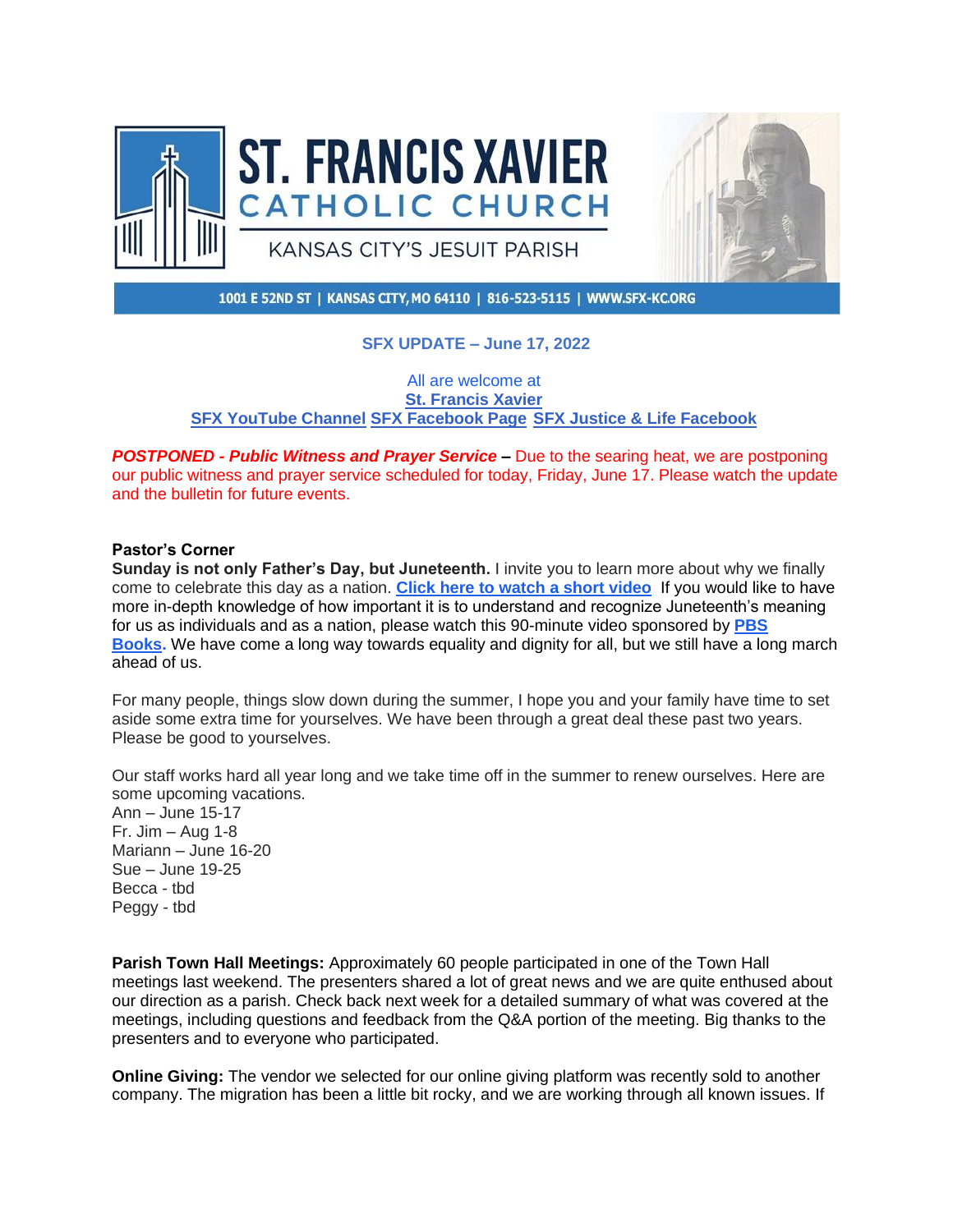you donate to SFX online and are aware of any issues with your scheduled giving, please contact Peggy in the parish office. **[pbeavencalia@sfx-kc.org](mailto:pbeavencalia@sfx-kc.org)** or 816-381-9161. Thank you.

**We pray for all those killed in mass shootings, racially motivated hate crimes, drug deals, drive bys, domestic disputes and other violence-- in our nation and in our city.** Those killed in the city of Kansas City, Missouri this week are:

**69. Timothy Grigsby, 32, on 6/6 70. Rodrick Roland, 32, 6/7 71. Thomas Floyd, 48, 6/12 72. Floyd Helton, 65, 6/13**

We know there are many more killed in our metro, north and south of the river, east and west of State Line, in Kansas and Missouri, in all five counties. Of note: 45 of the 68 people killed to date have been Black and of the 68 killed, 59 were murdered by firearms. *God, in your mercy, save us!*

**The Adult Faith Formation Committee** encourages you to check out these **[Juneteenth Prayers](https://www.xavier.edu/jesuitresource/online-resources/prayer-index/juneteenth-prayers#:~:text=Juneteenth%20Prayers%201%20In%20Celebration.%20We%20pray%2C%20O,commemorate%20the%20end%20of%20slavery%20in%20America.%20)  [from jesuit.org](https://www.xavier.edu/jesuitresource/online-resources/prayer-index/juneteenth-prayers#:~:text=Juneteenth%20Prayers%201%20In%20Celebration.%20We%20pray%2C%20O,commemorate%20the%20end%20of%20slavery%20in%20America.%20)**.

**NO Children's Liturgy of the Word** this Sunday, June 19**.** Miss Mariann is out of town for a family wedding.

**Centering Prayer** IN PERSON in the SFX Chapel and on Zoom **Monday, June 20 7:00-9:00 pm**. Contact **[Rebecca Thompson](mailto:crt98@everestkc.net)** for Zoom meeting id and password. For more information about Centering Prayer go to **[Contemplative Outreach KC.](http://contemplativeoutreachkc.org/)**

**Journey to Bethany Survivors Gatherings** Third Tuesday of the month. **June 21**, July 26, August 23, September 27, October 25, November 22. **6:30-8:00 pm HJ's Community Center** 6424 Wornall Road, KCMO. *This is a safe, welcoming space where survivors of clergy sexual abuse can connect with those who share similar experiences. Each gathering includes activities and tools to foster peace, hope and healing.* For more information contact **[Jennifer Prusa](mailto:jprusa@journeytobethany.org)** 816-683-9999.or go to **[Journey to Bethany](https://www.journeytobethany.org/survivor-gatherings/)**.

**June Prayer Walk –** Saturday, June 25, 9:30 am. Gillham Park. (41<sup>st</sup> and Gillham). We'll gather at the Sprayground. Join us as we continue to discover parks and neighborhoods east and west of Troost. All ages, wheelchairs and strollers, dogs on leashes. We'll walk, talk, and "find God in all things." For more information, contact **[Mariann](mailto:mccormally@sfx-kc.org)**.

**Marian Devotion Group "Truly Our Mother"** Meeting and Rosary – **Sunday, June 26, 9:00 am Parish Library**. All are welcome. Contact **[Gail Fein](mailto:gafein10@gmail.com)** for more information. June 26 is the **Feast of Our Lady of Meliapore**. This is a shrine in the East Indies where St. Francis Xavier often went to pray during his eleven years with the people of India. Mary was constant source of strength and inspiration for Francis. Wherever his journeys took him, Francis always returned to his 'Lady of the Wayside' at Meliapore.

**Baptism Prep Team** We are in need of folks (single parents and couples, gay and straight, new parents and empty-nesters) to meet with parents and godparents to help prepare them for their child's baptism. Training, materials, mentoring and support provided. Time commitment is a couple hours, once a month – at a time that is mutually agreed upon by the family and the Prep Team volunteer. Contact **[Mariann](mailto:mccormally@sfx-kc.org)** for more information.

**Pride at SFX** We remain committed to treating all persons with respect, sensitivity, and compassion, including members of the LGTBQIA+ Community. **We are especially committed to creating safer spaces for our children and teens.** Outreach 2022, the LGBTQ Catholic Ministry Conference, will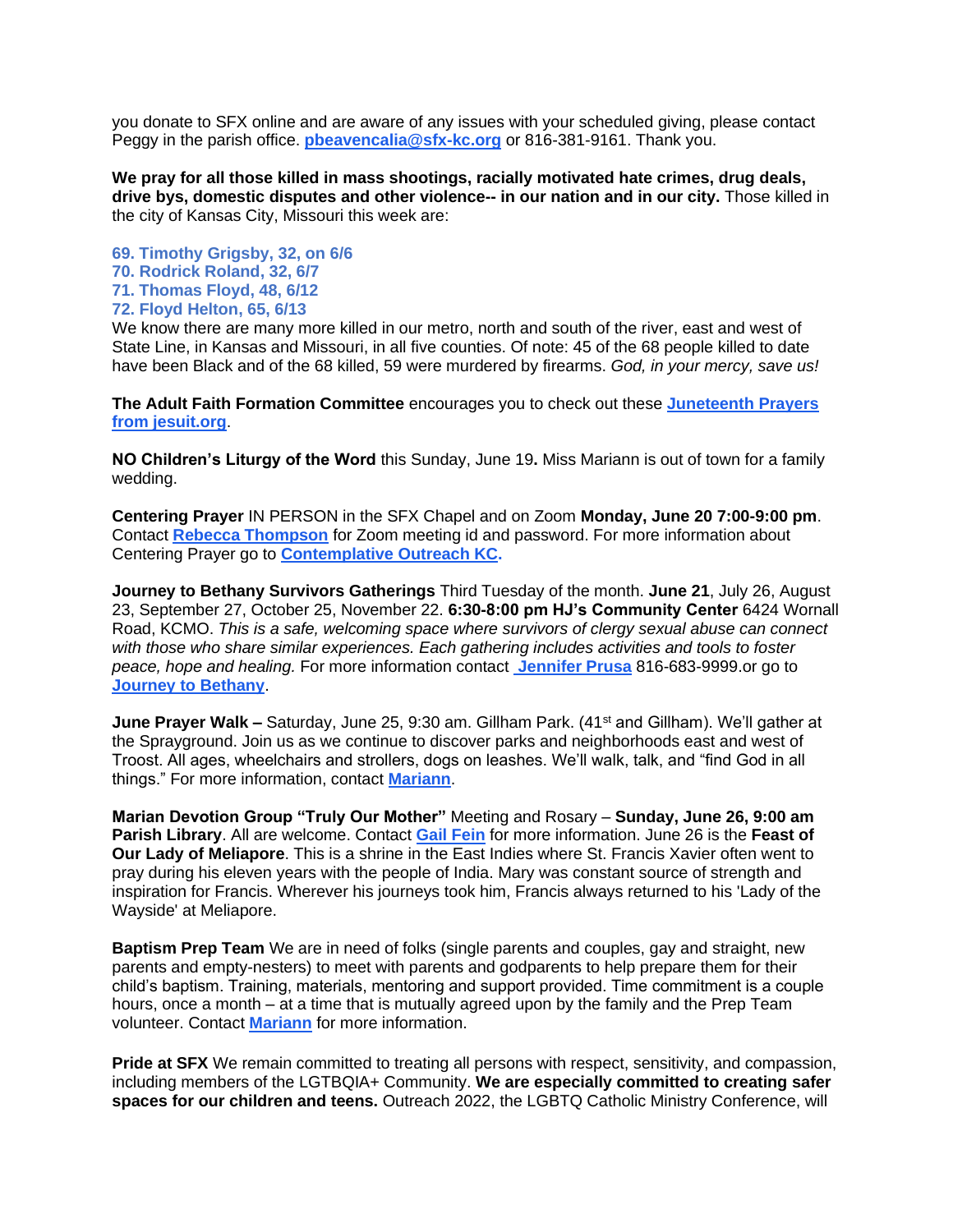be held June 24-25 at Fordham University. Click here to see highlights from last year's conference (including the letter from Pope Francis encouraging the ministry): [Outreach 2021.](https://youtu.be/o11V7ep_2KI)

**Jesus, Pope Francis and A Protestant Walk Into a Bar** It's not the beginning of a joke, but the title of the book the Adult Faith Formation Committee is i**nviting YOU to read this summer**. Authors Paul Rock and Bill Tammeus take an honest look at the similarities and differences between Catholics and Protestants and invite us all to a deeper reflection on the heart of Christianity. Mark your calendar for **August 20/21 - we will have an informal discussion on the book** (with pie!) after the Saturday 4:00 and Sunday 8:00 Masses that weekend. Contact **[Mariann](mailto:mccormally@sfx-kc.org)** to purchase your copy of the book (\$13).

**Interested in working with our children and teens?** Contact **[Mariann](mailto:mccormally@sfx-kc.org)** for more information about ministry opportunities. And save the date for the mandatory **Protecting God's Children** training**: July 19, 6:30-9:30 pm, SFX Romero Room.** 

**Missourians for Alternatives to the Death Penalty** is having their annual meeting via Zoom tomorrow, Saturday, June 18. At 1:30 there will be a screening of *On the Row.* Click **[HERE](https://www.madpmo.org/event-details-registration/madp-annual-program)** to register.

**World Refugee Day is June 20** – Check out the flyer in this week's bulletin and **[look at what the](https://jrs.net/en/campaign/world-refugee-day/)  [Jesuits are doing](https://jrs.net/en/campaign/world-refugee-day/)** for refugees around the world.

**Justice & Life Committee Meeting – Sunday, June 26,** 9:00-10:15 am in the Romero Room. In anticipation of the 4<sup>th</sup> of July, we'll discuss Catholic Social Teaching and Patriotism. Come learn how we are called to be good citizens in the light of Christ's teachings. All are welcome! Contact **[Sue](mailto:srobb@sfx-kc.org)** or **[Tim Driscoll](mailto:t.driscoll1@att.net)** for more information.

**Bloodmobile, Sunday, June 26 9:00 am-1:00 pm –** A young parishioner, Sofie, required 50 units of blood at birth for a life-threatening congenital heart/lung condition. Each year, the family sponsors a blood drive to help others in need of lifesaving blood products. SFX will host the blood drive in Xavier Hall so mark your calendars and schedule an appointment by going to [https://donate.savealifenow.org/donor/schedules/sponsor\\_code](https://donate.savealifenow.org/donor/schedules/sponsor_code) and enter code ED8V or contact the chairperson at **[blooddrivekc@gmail.com](mailto:blooddrivekc@gmail.com)**. All presenting donors will receive 2 free Royals tickets! Thank you!

*Binding Us Together* **by Alvin Brooks –** Whether you've read his book or not, invite your friends and family and come to Xavier Hall on **Monday, June 27 at 6:30 pm** for an engaging, in-person discussion with KC activist, Mr. Alvin Brooks. Contact Sue for more information.

**Irish Fest Sign ups -** SFX Sister Parish Committee is again raising funds to assist in our mission with our Sister Parish, St. Martin de Porres in Belize City. We will be managing a beverage tent at the 2022 Irish Fest. The Irish Fest is located at Crown Center and the dates are September 2 to 4. **[Signup for volunteers](https://www.signupgenius.com/go/9040A4CA5AF2EA6FF2-irish)** is available through Sign Up Genius. For more information on helping with this event please contact Jim Bell: **[jbell@biomicrobics.com](mailto:jbell@biomicrobics.com)**, 914-449-7505.

**EmbRace recommend**s checking out **[kcblackhistory.org](http://kcblackhistory.org/)**. Launched in February 2022, the new **[Kansas City Black History website](https://kcblackhistory.org/)** features online biographies, essays, educational resources, and additional content that highlights the legacies and accomplishments of notable African Americans who blazed trails, broke barriers, and shaped our city's history.

**Migrant Farmworkers Collection and Dates** – Thanks to those who have donated (and labeled) items for our brothers who work hard to harvest our food. **We will collect items until July 10** and